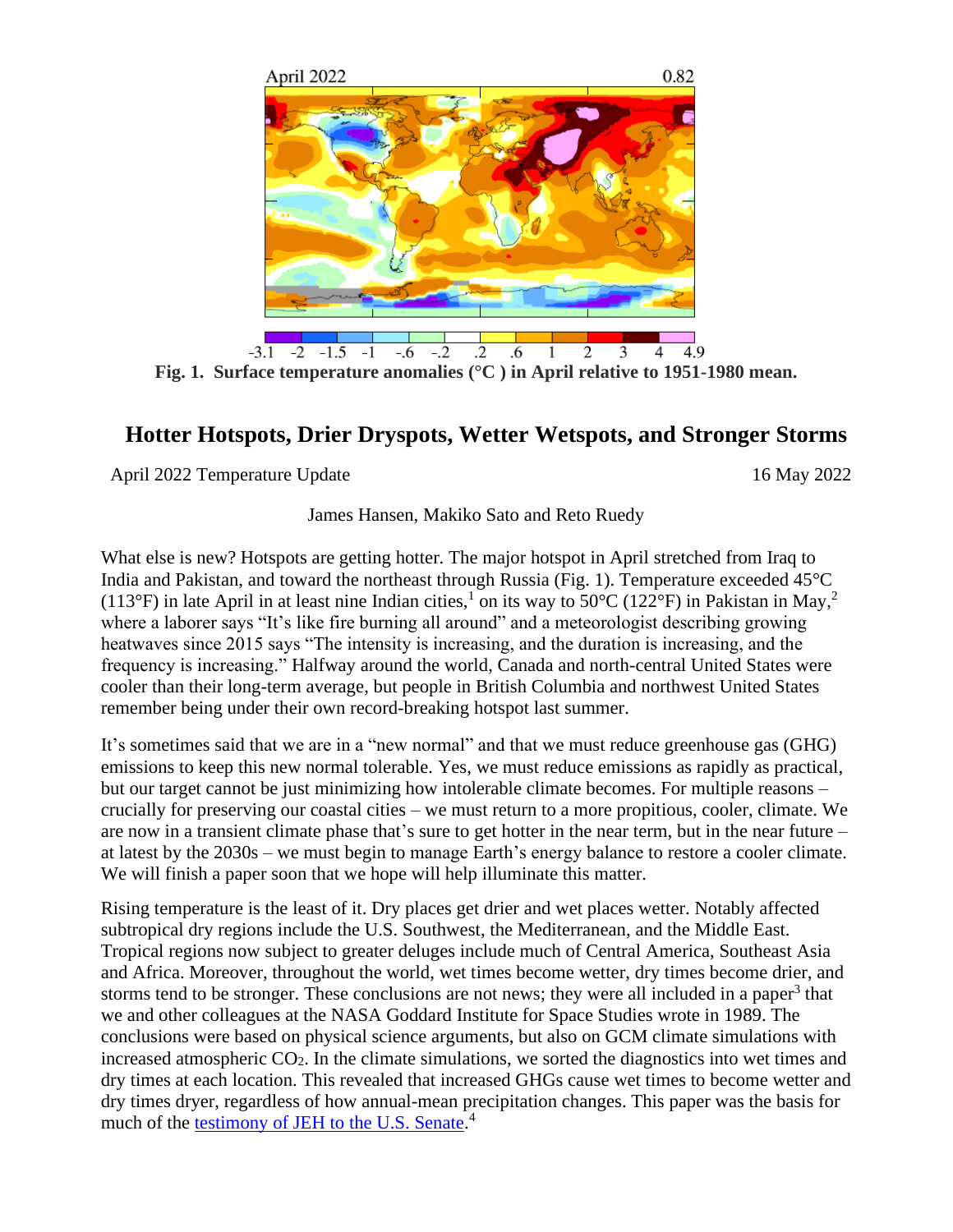

Increasing climate extremes are occurring because of global warming that is now  $1.16^{\circ}C(2.09^{\circ}F)$ for the 12-month running mean (Fig. 2). Background (Nino neutral) global warming (relative to 1880-1920) is now at least 1.2°C (2.2°F) as a result of accelerated warming since 2015. The current global temperature is reduced by a continuing La Nina, which is rather strong, considering the effect of increasing global ocean warming on the Nino index (Fig. 3a). The La Nina seems set to last through the summer, possibly into next year according to models focused on the tropics (Fig. 3a). Continuation of La Nina this summer favors strong tropical storms in the Atlantic region because the vertical wind shear that can decapitate tropical storms is minimal during the La Nina phase.

Despite the La Nina, we can be sure that 2022 will be warmer than 2021 because of the present record planetary energy imbalance. (We'll discuss facts about the energy imbalance in next month's temperature update.) The next El Nino will bring record global temperature of at least  $+1.4^{\circ}C$ , possibly 1.5°C. The basis for confident prediction is, again, the present planetary energy imbalance.

We will keep reporting on the increasing GHG amounts, the planetary energy imbalance, and the rising global temperature. There is some merit in chronicling and understanding these changes. But what is the value of understanding these changes, if the information has no significant effect on government policies and the course of human-made climate change? [Sherry Rowland said it better: "What is the use of having developed a science well enough to make predictions if, in the end, all we're willing to do is stand around and wait for them to come true."] Thus, we go a step further here and discuss some of the implications for policy.



**Fig. 3. Nino3.4 temperature anomaly (°C) and monthly global surface temperature anomaly.**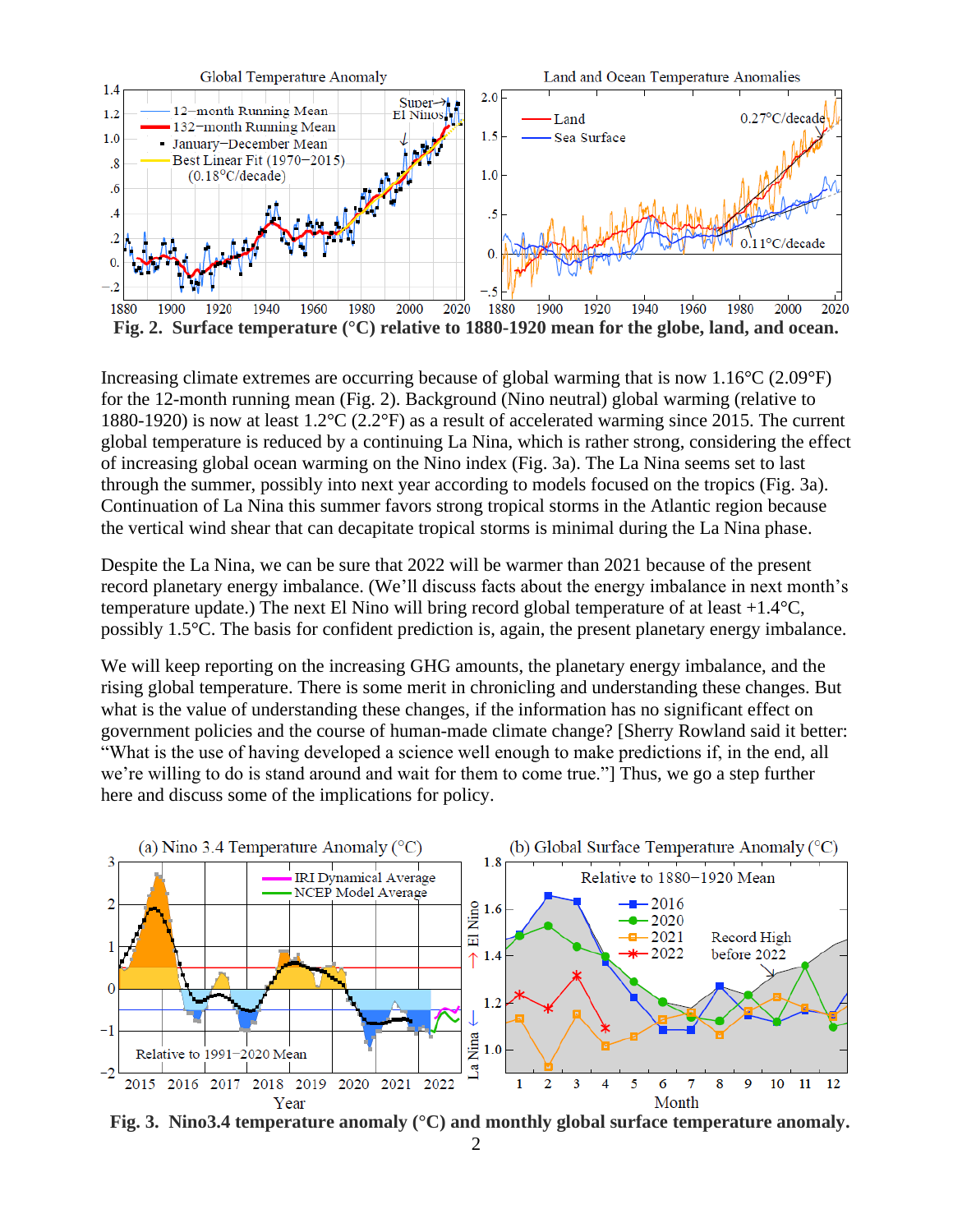

**Horizontal lines are multiples of the global mean. The order of individual nations from left to right is based on current national emissions.**

**Long-term implications**. Given the present Russia-Ukraine war, with its impacts on global energy use and climate, this is a good time to reflect on energy policies. It's important that young people understand causes of the spectacular, continuing failure of governments to adopt effective long-term energy and climate policies. We must all be aware that demands for effective policies will yield only superficial change as long as the role of special interests in government remains unaddressed.

One fundamental fact is that fossil fuels are a convenient, condensed source of energy that has helped raise living standards throughout much of the world. Fossil fuels will continue to provide a large fraction of global energy (now about 80 percent) and release  $CO<sub>2</sub>$  to the air as long as the price of fossil fuels does not include their costs to society, i.e., as long as we allow the atmosphere to be a free dumping grounds for the waste products of fossil fuel mining and burning.

A second fundamental fact is that the United States is most responsible for climate change caused by fossil fuel emissions as measured by total national emissions,<sup>5</sup> but even more so on a per capita basis (Fig. 4). [Note that India and Pakistan (Pakistan is included in the "rest of Asia Pacific bar in Fig. 4) as of today are negligible contributors to global warming, but they suffer grave impacts.]

There is no indication that incumbent governments are even considering the fundamental actions that are needed to slow and reverse climate change. Instead, they set goals for their future emissions and hope that the collective outcome will be good. When data suggest otherwise, they revise hopes for future emissions downward, all the while knowing – if they have any common sense and technical understanding – that their claims for the expected future emissions are (to put it plainly) hogwash because they have not taken the fundamental actions required to achieve those goals.

It is asking a lot to expect young people to understand the overall global predicament, let alone to help lead in crafting a solution. Yet that's not inconceivable. Let's look at some evidence.

**Fossil fuel emissions.** The United States has a lead role in creating the problem and the potential for a lead role in solving it. Almost 15 years ago the carbon fee and dividend idea (let's abbreviate it F&D) became popular and Citizens Climate Lobby (CCL) adopted F&D as its goal. Barack Obama – who promised to give priority to a "planet in peril" in his campaign – overtook the Democrat's establishment candidate (Hilary Clinton) in large part because he was supported by young people. Obama was elected President in 2008, facing immediately a global financial crisis and opportunity.

Economists agreed that a gradually rising carbon fee (increasing \$10 per ton of  $CO<sub>2</sub>$  each year, reaching the equivalent of 90 cents per gallon of gasoline in 10 years) would by itself reduce U.S. fossil fuel emissions 30% in 10 years. With the funds distributed uniformly to the public, most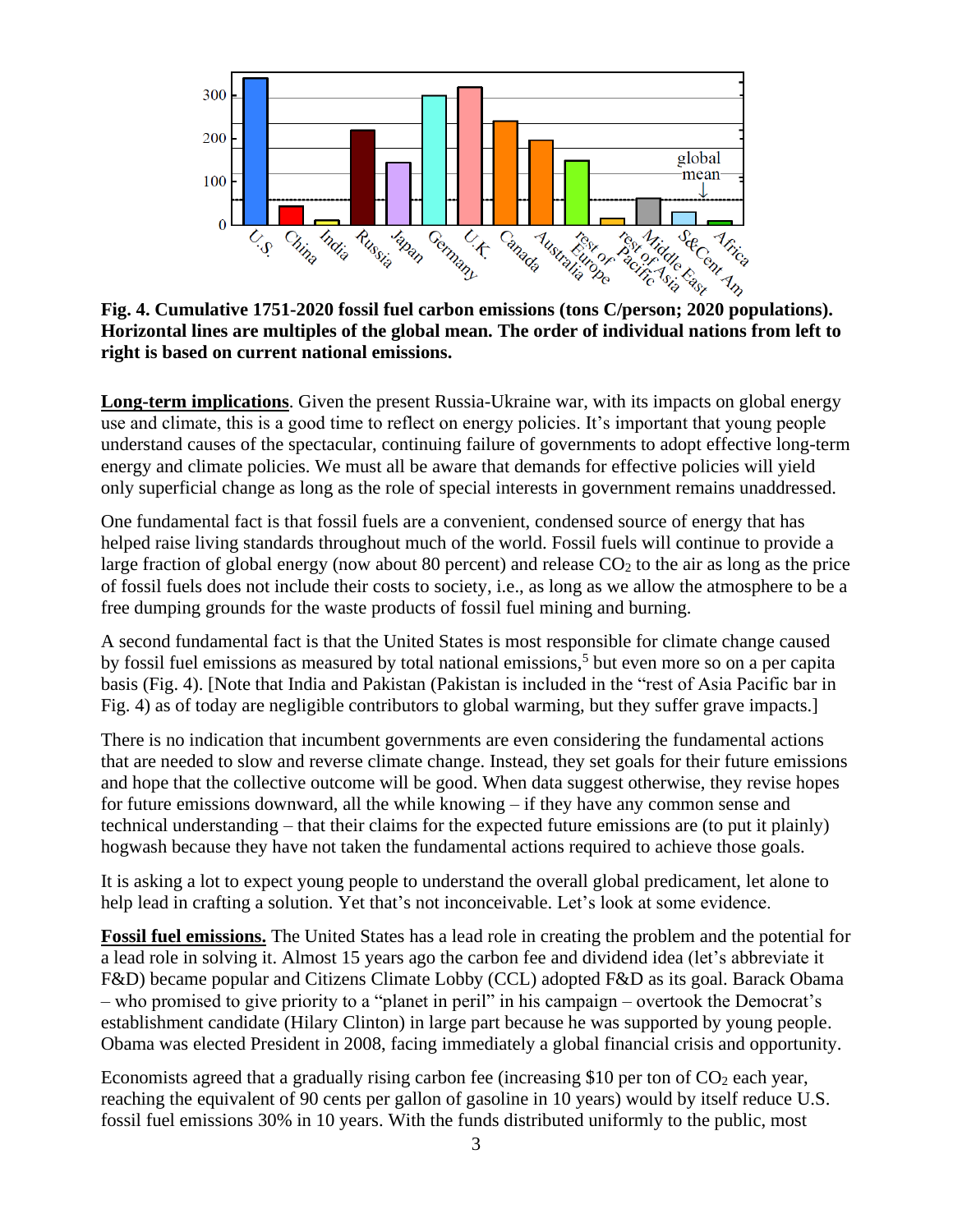people (especially low-income people) would gain financially. In 15 years, emissions and fossil fuel use would be reduced by about half.

If initiation of a F&D program had been included in the legislation to address the financial crisis, the U.S. would have capacity today to produce the fossil fuels needed to replace Russian exports to Europe. European fossil fuel requirements also would have declined due to a border duty on fossil fuel products, which would have encouraged a rising carbon fee in Europe and other countries.

Obama was aware of F&D but made no effort to include it in his financial rescue package. Instead, climate policy was addressed in a separate bill in Congress. JEH was fortunate to get a meeting with Senator John Kerry, who shepherded the (Waxman/Markey) bill. Kerry agreed on the superior merits of F&D, but concluded "I can't get one vote for that." Instead, every relevant lobbyist in Washington who did not have a broken arm got to write a piece of the bill, which was several thousand pages long – but even it failed to pass because fossil fuel special interests opposed it.

As years went by and global emissions continued to grow, economists united in advocating for carbon F&D and young people picked up on this science-based solution. In 2020 [more than 350](https://www.s4cd.org/statement)  [college student government presidents](https://www.s4cd.org/statement) – representing more than 4 million students in all 50 states – issued a bipartisan statement in support of carbon F&D, and the next year more than 700 high school leaders from all 50 states came out in support of this policy.<sup>6</sup>

Will this support of young people overcome the power of special interests? No. But they learn something. Many young people are getting involved in the political process in a positive way. As they witness the power of special interests over our government, they can adjust tactics.

Let's look at a second example of the role of money in our government.

**Military-industrial-congressional complex.** When President Dwight Eisenhower was preparing his farewell address, in which he warned the nation of the threat of a growing military-industrial complex, an early draft of the speech referred to the military-industrial-congressional complex. But Ike backed off. When his brother, Milton, asked about the deletion he replied "It was more than enough to take on the military and private industry. I couldn't take on the Congress as well."<sup>7</sup>

Eisenhower's warning seems to have merit. A strong Department of Defense is essential in today's world, but the size of the DoD budget is open to question. Investments in defense contractors outperform the overall stock market.<sup>8</sup> Does the massive military-industrial complex encourage "wars of choice"<sup>9</sup> that the public does not want? Maybe. It's worth viewing an [8-minute description](https://www.youtube.com/watch?v=uD8N4JQy7cw) of American military adventures overseas and discussing whether these actions are doing more harm or good. It's important to take the long view. America did not enter World War II until we were attacked. We emerged from the war as an admired nation and were generous to the defeated as well as to allies worn down by the long war. Since then, we have become involved in numerous wars and regime changes worldwide, ostensibly to make us safer. Many wars have been hidden from the American public, but the public in nations where fighting takes place are usually aware of American involvement. These wars and interventions overall may have done more to create ill-will toward America and make us less safe, rather than safer. The founders of our democracy expected Congress to exercise control over war-making, but Congress is not doing its job.

Eisenhower's omission – the role of Congress in this distortion of the democratic process – is a fundamental problem: Congress is permitted to accept bribes under the rubric of "campaign" funds. This problem grew when the Supreme Court ruled in *Citizens United* that corporations – with their vast resources – are free to participate in this vulgar, legalized corruption. Public frustration with the Washington swamp of special interests contributed to the rise of the extremes in both American political parties. As power oscillates from one party to the other and neither party delivers,